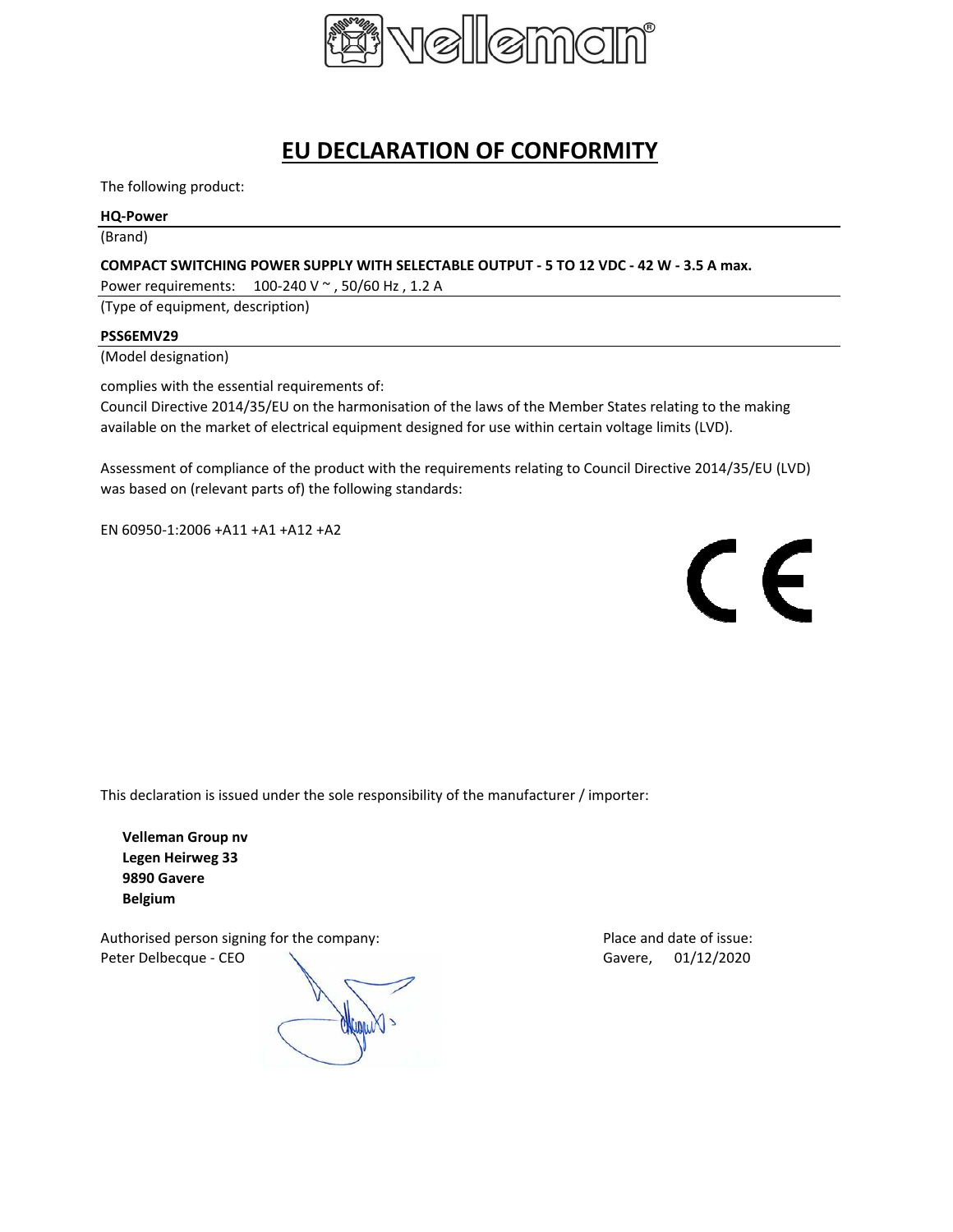

# **EU DECLARATION OF CONFORMITY**

The following product:

### **HQ-Power**

(Brand)

### **COMPACT SWITCHING POWER SUPPLY WITH SELECTABLE OUTPUT - 5 TO 12 VDC - 42 W - 3.5 A max.**

Power requirements: 100-240 V ~ , 50/60 Hz , 1.2 A

(Type of equipment, description)

### **PSS6EMV29**

(Model designation)

complies with the essential requirements of:

Council Directive 2014/30/EU on the harmonisation of the laws of the Member States relating to electromagnetical compatibility (EMC).

Assessment of compliance of the product with the requirements relating to Council Directive 2014/30/EU (EMC) was based on (relevant parts of) the following standards:

EN 55032:2015 EN 55035:2017 EN 61000-3-2:2014 EN 61000-3-3:2013



This declaration is issued under the sole responsibility of the manufacturer / importer:

**Velleman Group nv Legen Heirweg 33 9890 Gavere Belgium**

Authorised person signing for the company: Place and date of issue: Peter Delbecque - CEO CONTEXAS CONTEXAS CONTEXAS Gavere, 01/12/2020